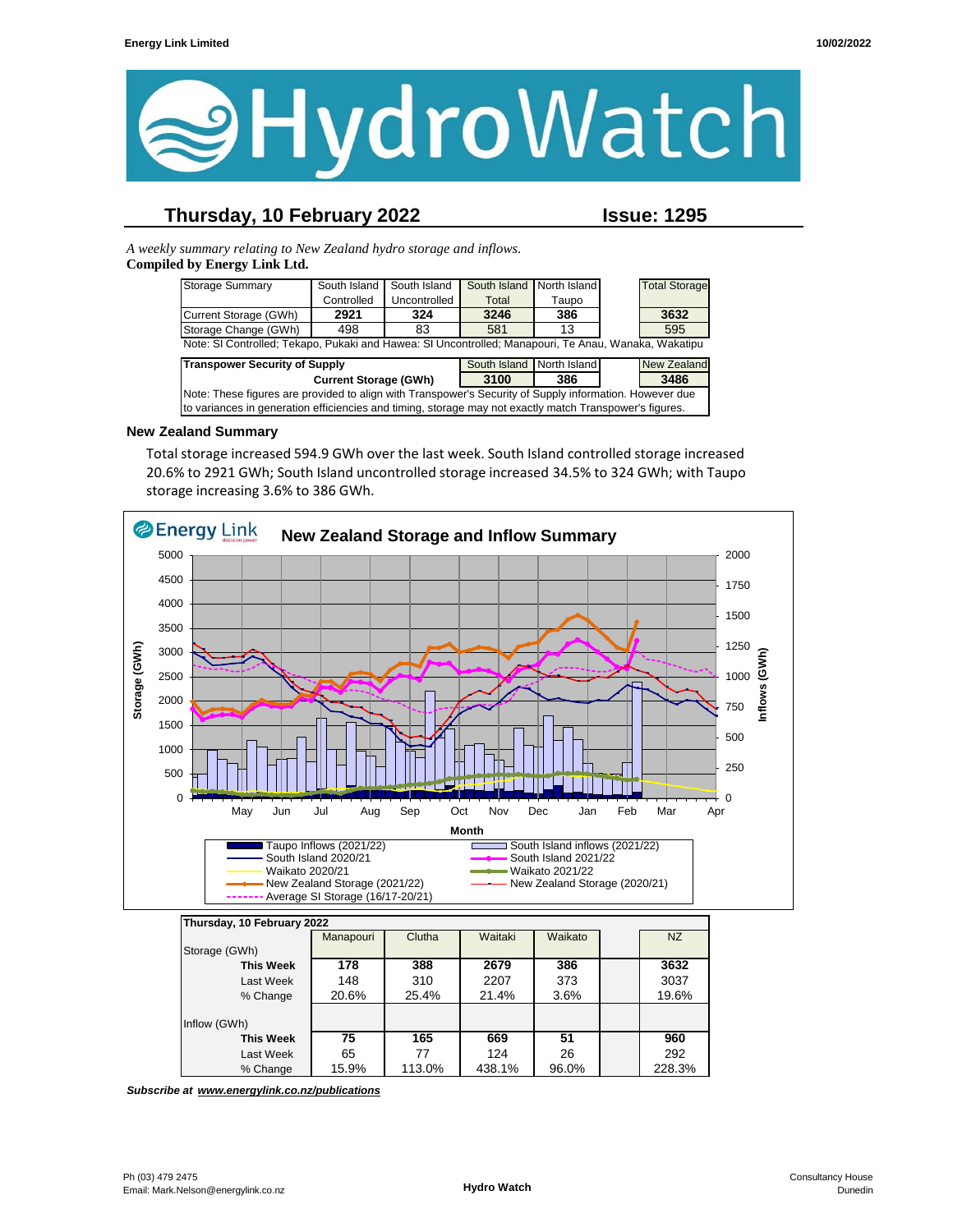#### **Lake Levels and Outflows**

| <b>Catchment</b> | Lake           | Level    | <b>Storage</b> | <b>Outflow</b> | <b>Outflow</b> |
|------------------|----------------|----------|----------------|----------------|----------------|
|                  |                | (m. asl) | (GWh)          | (cumecs)       | <b>Change</b>  |
| <b>Manapouri</b> | Manapouri      | 176.91   | 62             | 17             | -1             |
|                  | <b>Te Anau</b> | 201.64   | 117            |                |                |
| Clutha           | Wakatipu       | 309.99   | 56             | 188            | 105            |
|                  | Wanaka         | 277.89   | 90             | 331            | 213            |
|                  | Hawea          | 344.60   | 242            | 32             | -84            |
| Waitaki          | Tekapo         | 710.90   | 902            |                |                |
|                  | Pukaki         | 531.99   | 1777           |                |                |
| Waikato          | Taupo          | 356.80   | 386            |                |                |

| Outfilow<br>Change |
|--------------------|
| -1                 |
| 105                |
| 213                |
| 84                 |

#### **Inflow Summary**

The two charts below represent where current inflows are in relation to historic inflow patterns. The percentile values have been calculated using all inflows since 1931.







**North Island Inflows -** The past four weeks of N. I. inflows rank as the 5th driest on record.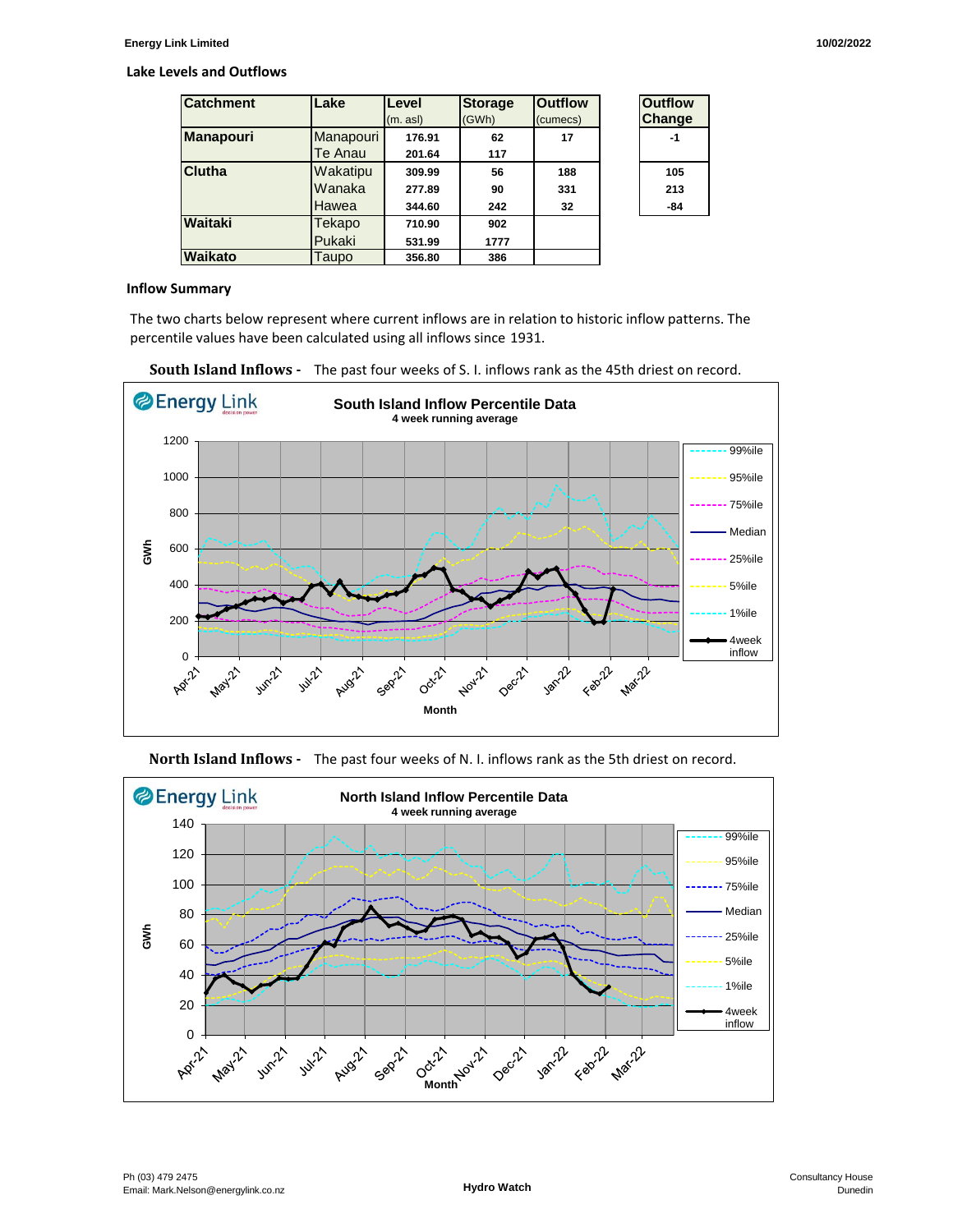## **Waikato System**



**Lake Levels -** Lake Taupo storage increased to 67.7% of nominal full at 386 GWh.

 **Inflows -** Inflows increased 96% to 51 GWh.

 **Generation -** Average generation decreased 21.2% to 298.2 MW.



## **Tekapo**



 **Inflows -** Inflows into tekapo increased 434% to 251 GWh.

 **Generation -** Average Tekapo generation increased 0.7% to 89.8 MW.

**Hydro Spill -** Lake Tekapo spill was 92.6 cumecs.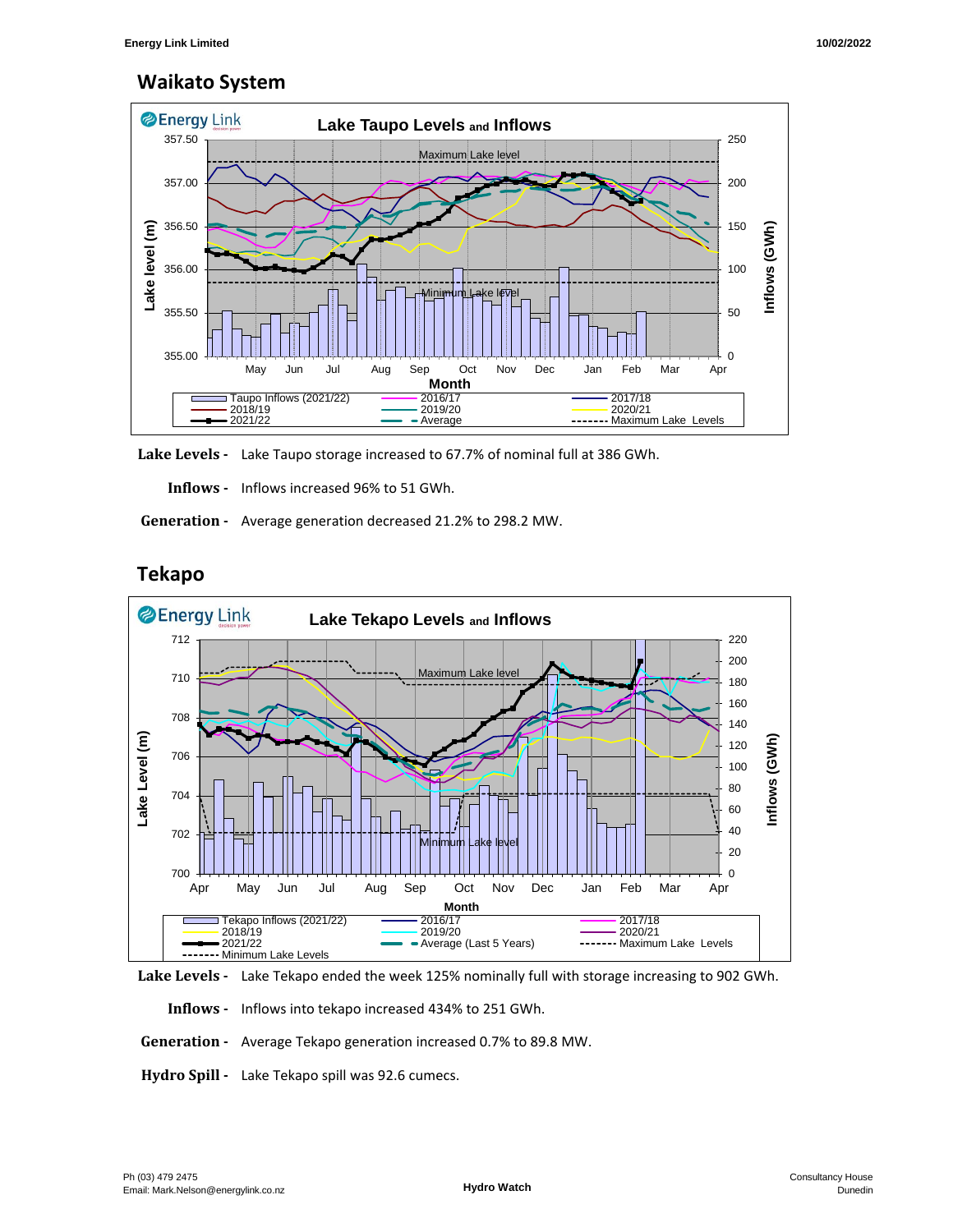# **Waitaki System**



Lake Levels - Lake Pukaki ended the week 100% nominally full with storage increasing to 1777 G

 **Inflows -** Inflows into the Waitaki System increased 440.6% to 418 GWh.

 **Generation -** Average Waikati generation decreased 10.7% to 1072.7 MW.

- **Hydro Spill** Lake Pukaki did not spill.
- **River Flows**  Flows from the Ahuriri River increased to 72.7 cumecs while Waitaki River flows were higher than last week averaging 545.9 cumecs.



## **Clutha System**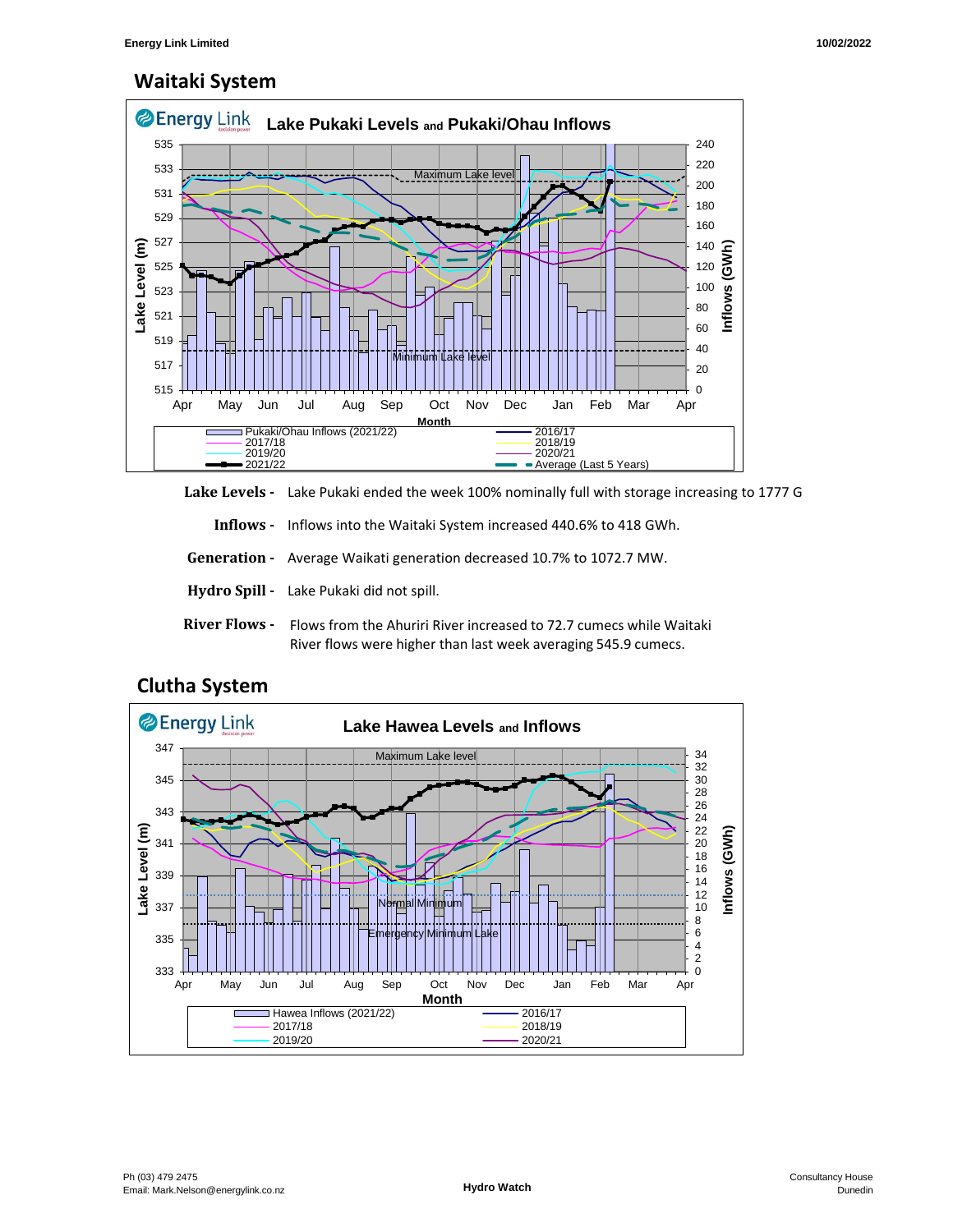- Lake Levels Total storage for the Clutha System increased by 25.4% to 388 GWh. Lakes Hawea, Wanaka and Wakatipu ended the week 82.1%, 78.6% and 52.9% nominally full respectively.
	- **Inflows** Total Inflows into the Clutha System 113% higher at 165 GWh.
- **Generation** Average generation was 59.9% higher at 510 MW.
- **Hydro Spill** Estimate Spill is 46.7 cumecs.
- River Flows Total outflows from the lakes and Shotover River increased to 606.8 cumecs. This comprised of 32 cumecs from Lake Hawea, 331 cumecs from Lake Wanaka, 188 cumecs from Lake Wakatipu and 56 cumecs from the Shotover River.